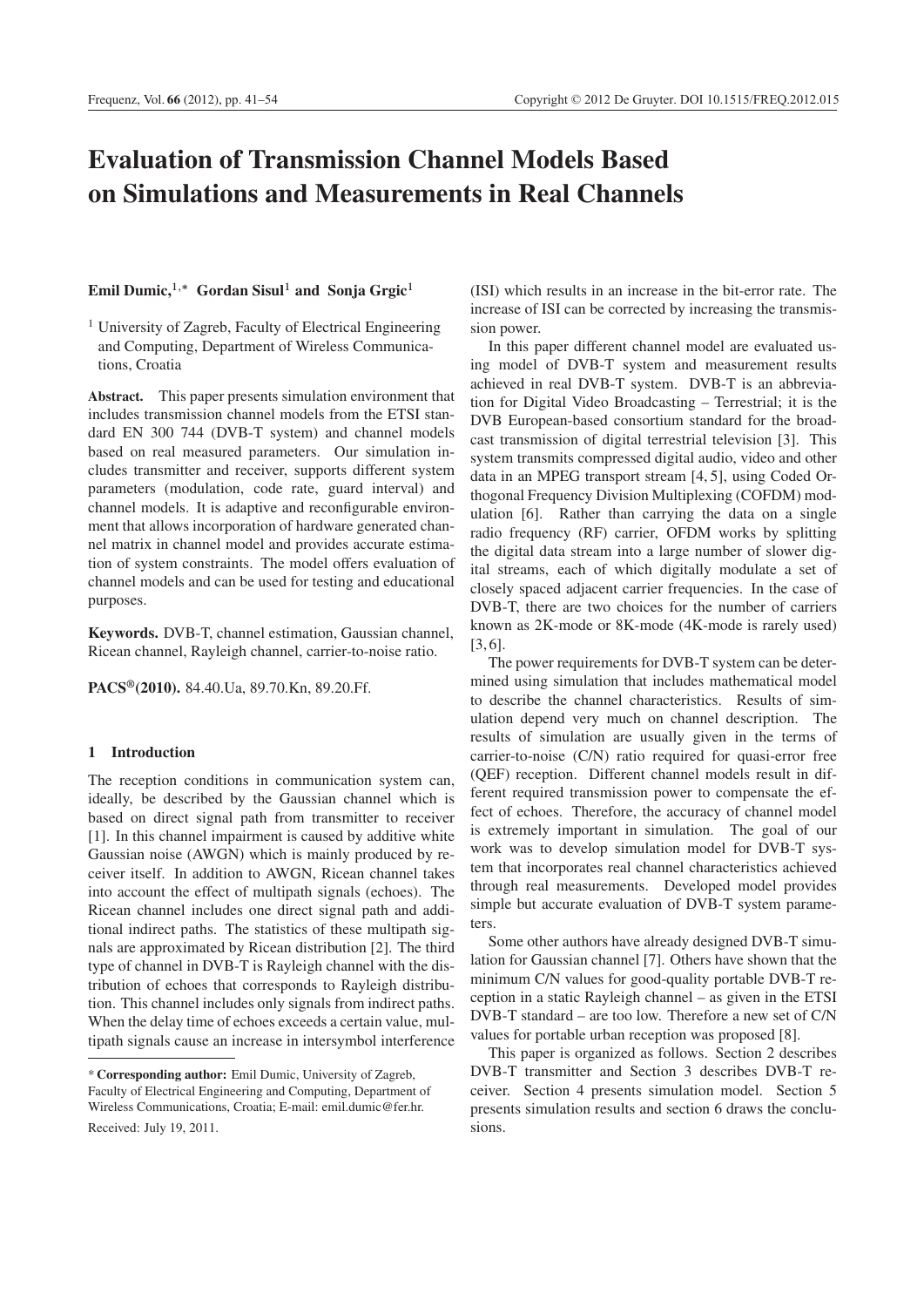# **2 Technical Description of a DVB-T Transmitter**

DVB-T transmitter, Figure 1, consists of several signal processing blocks [3]:

- Source coding and MPEG-2 multiplexing;
- Splitter;
- Multiplex adaptation and energy dispersal;
- External encoder (RS encoder);
- External interleaver (Convolutional interleaver,  $I =$ 12);
- Internal encoder (Punctured Convolutional Code);
- Internal interleaver;
- Mapper (+ pilots and Transmission Parameter Signaling (TPS) carriers);
- OFDM Transmitter and Guard Interval Insertion;
- DAC (digital to analogue converter) and front-end.



**Figure 1.** DVB-T transmitter block diagram.

#### **2.1 Source Coding and MPEG-2 Multiplexing**

Compressed video, audio and private data streams form elementary streams. Standards for video and audio compression in DVB-T system are [5]:

- video compression MPEG-2, H.264/AVC and VC-1 [9–11];
- audio compression MPEG-1 or MPEG-2 layer 2 backward compatible audio, AC-3 audio, Enhanced AC-3 audio, DTS audio or MPEG-4 AAC audio [12– 14].

Elementary streams are firstly cut into packetized elementary streams (PES) and afterwards multiplexed into MPEG-2 transport stream (MPEG-2 TS), [2]. Each TS packet is 188 bytes long and can contain data from only one PES packet. MPEG-2 transport stream is primarily intended for the transport of TV programs over long distances via transmission supports or in environments susceptible to the introduction of relatively high error rates (BER, bit error rate, higher than  $10^{-4}$ ). There also exist MPEG-2 program stream (MPEG-2 PS), which is primarily intended for applications where the transmission channel or storage medium is supposed to introduce only a very low number of errors  $(BER < 10^{-10})$ .

# **2.2 Splitter**

DVB-T includes the option of hierarchical modes allowing carrying streams with different priorities corresponding to different degrees of robustness. Constellation diagram can have a greater distance between adjacent states located in different quadrants than between adjacent states belonging to the same quadrant. Non-uniform constellations are defined by a parameter that can take three values  $(\alpha = 1, 2, \text{ or } 4)$ , which define the distance between the sub-constellations of each quadrant ( $\alpha = 1$  denotes same constellation as uniform, used in non-hierarchical transmission). In such a way two different bit streams can be transmitted, one bit stream modulating two the most significant bits (MSB) and other remaining bits (2 or 4, depending if it is 16-QAM or 64-QAM). The first bit stream can be then noisy QPSK and it is used for lower C/N ratio. The second bit stream can operate on higher bitrates, but it is more sensitive to channel errors. For example, the same channel can be broadcasted in SDTV and HDTV and the receiver uses the one depending on receiving conditions. It will be further discussed under "Mapper" subsection. In this paper we will describe and test only non-hierarchical mode.

#### **2.3 Multiplex Adaptation and Energy Dispersal**

DVB requires that energy dispersal should be undertaken before the correction process in order to obtain an evenly distributed energy within the RF channel. In order to avoid long series of 0's or 1's, which would bring DC content to the signal, the signal has to be randomized in order to ensure the energy dispersal in the channel. This is obtained by scrambling the signal by means of a pseudorandom binary sequence (PRBS) with the generator polynomial  $1 + X^{14} + X^{15}$  [3]. The PRBS disperses the data but not the sync words (0x47) of the TS packets. The sync word is the first byte of each TS packet. The polynomial has a length of 1503 bytes. This exactly corresponds to eight TS packets minus the bitwise inverted sync word of the first TS packet. The generator is reinitialized by loading its regis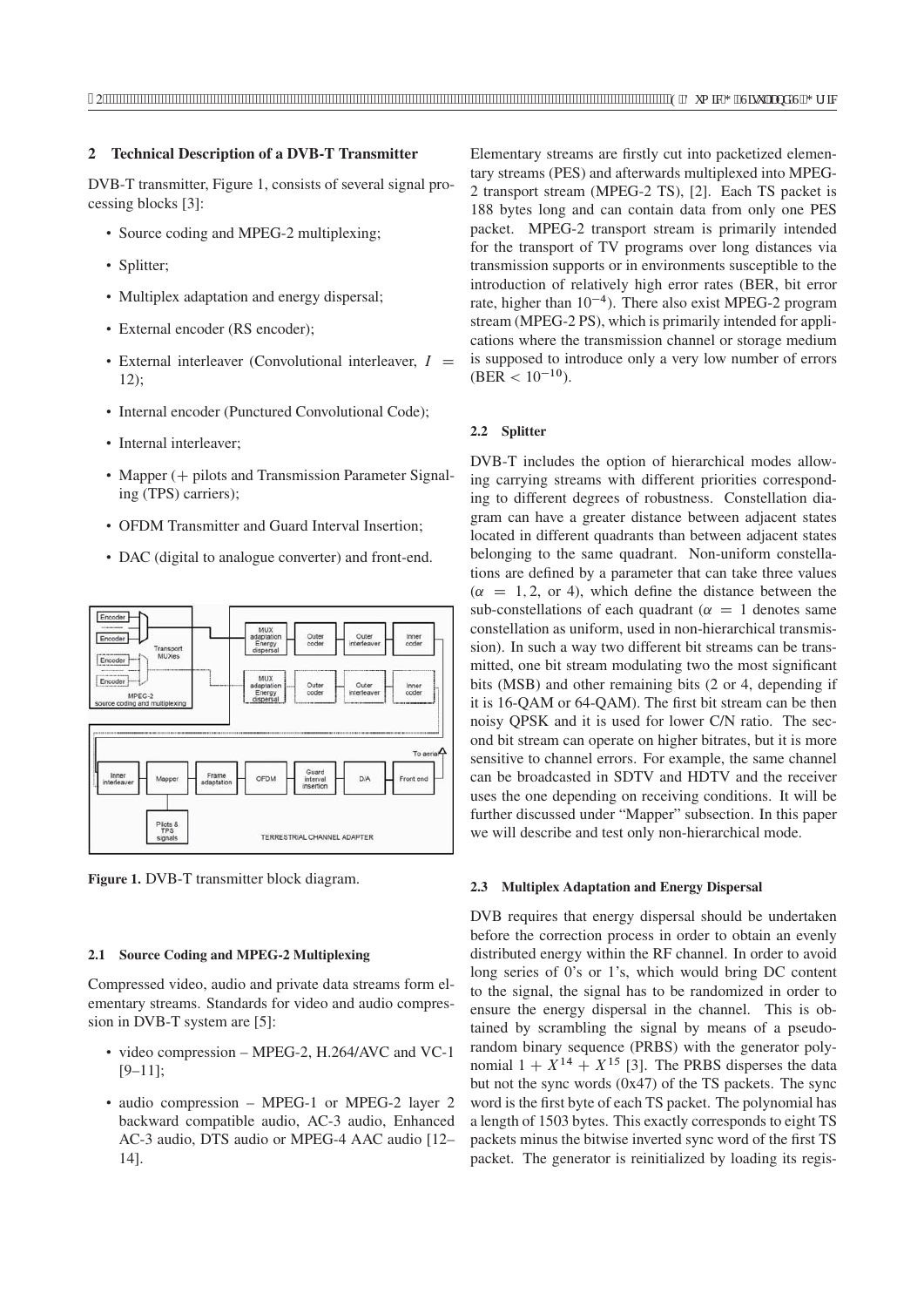ter with the sequence 100101010000000. Energy dispersal ensures a constant average modulator output level.

#### **2.4 External Encoder**

The outer coding is a Reed–Solomon coding. RS (204, 188,  $T = 8$ ) code is used which is a shortened version of the code RS (255, 239,  $T = 8$ ). It adds 16 parity bytes after the information bytes of the transport packets, which therefore become 204 bytes long. It can correct up to 8 erroneous bytes per packet. It is interesting to note that the input BER required for the RS code (as specified in the DVB-T specification to attain the so-called quasi-error-free channel with BER of  $10^{-11}$ ) is  $2 \times 10^{-4}$ . So, on average, this RS code should correct 20 million errors for each error it fails to correct  $(2 \cdot 10^{-4} / 10^{-11} = 20 000 000)$ .

#### **2.5 External Interleaver**

Transmission errors corrupt not only a single bit but many bits following it in the data stream. A convolutional interleaver rearranges the transmitted packets with the purpose to increase the efficiency of the Reed–Solomon decoding by spreading the burst errors introduced by the channel over a longer time. External interleaver inserts 11 bytes from other TS packets between bytes from the same TS packet (at the input). This allows burst errors of maximum  $12 \times 8 = 96$ bytes to be corrected because only eight or fewer errored bytes per TS packet are obtained after the deinterleaver in the DVB receiver/decoder.

## **2.6 Internal Encoder**

Internal encoder uses convolutional coding and is an efficient complement to the Reed–Solomon coder and external interleaver. It is based on a mother convolutional code of rate  $1/2$  with 64 states (generator polynomials of the mother code are  $G_1 = 171_{\text{OCT}}$  for X output and  $G_2 = 133_{\text{OCT}}$  for Y output). Afterwards, puncturing the output of the convolutional encoder lowers the redundancy of the mother code. System shall allow code rates of  $2/3$ ,  $3/4$ ,  $5/6$  and  $7/8$ , which involves not taking all successive bits of the two  $X$ and Y output bit streams, but only one of the two simultaneous bits with a certain puncturing ratio.

#### **2.7 Internal Interleaver**

Two separate interleaving processes are used to reduce the influence of burst errors, one operating on bits (bit interleaver) and another on groups of bits (symbol interleaver).

Depending on the modulation mode – QPSK, 16-QAM or 64-QAM – the bit interleaver comprises two, four or six paths. An input stream is demultiplexed into  $v$  sub-streams, where  $v = 2$  for QPSK,  $v = 4$  for 16-QAM, and  $v = 6$  for 64-QAM.

Two modes are defined for the COFDM multicarrier method: 2K with 1705 carriers and 8K with 6817 carriers. The purpose of the symbol interleaver is to map  $v$  bit words onto the useful 1512 (2K mode) or 6048 (8K mode) active carriers per OFDM symbol. The interleaver output data words are grouped in 12 blocks of 126 bits in 2K mode and in 48 blocks of 126 bits in 8K mode. The symbol interleaver processes the bit groups to generate COFDM symbols. In our presentation, we will be focused mainly on 8K transmission, which is used in Croatia.

The symbol interleaver already allows insertion of scattered pilots, continual pilots and transmission parameter signaling (TPS) carriers at defined points of the COFDM symbol (it leaves these positions free).

#### **2.8 Mapper**

The system uses OFDM transmission. All data carriers in one OFDM frame are modulated using QPSK, 16-QAM, 64-QAM, non-uniform 16-QAM or non-uniform 64-QAM constellations. 68 consecutive symbols form one OFDM frame and 4 frames form OFDM super-frame.

Non-hierarchical transmission uses only uniform constellations. Hierarchical mode can use all above mentioned modulations. In the mapping block, assignment of the I/Q value pair takes place, Figure 2. The distance of the clouds of I/Q value pairs from the I and Q axes is determined by the parameter  $\alpha$ , which may take the value 1, 2 or 4. So,  $\alpha = 1$  is permissible in non-hierarchical modulation.

Hierarchical modulation is possible only with 16-QAM or 64-QAM in the DVB-T system and can use all  $\alpha$  values. With 64-QAM, two of the six bits of each I/Q value pair are used for the high-priority path and the remaining four bits for the low-priority path. With 16-QAM, two out of four bits are allocated to each path.

701 scattered and continual pilot signals, modulated with BPSK with boosted power level amplitude (boosted by the factor  $16/9$ ), are added between useful pilots. Scattered pilots change places in every symbol, and every 4th symbol they repeat their place. Continual pilots have static places in every symbol. PRBS with the generator polynomial  $1 + X^2 + X^{11}$  is added on these pilots, initialized with 11111111111.

68 TPS (Transmission Parameter Signals) bits are also sent between useful carriers. TPS are DBPSK modulated and indicate:

- modulation type (including  $\alpha$  value);
- hierarchy information;
- guard interval;
- inner code rates;
- transmission mode (2K or 8K);
- frame number in a super-frame;
- cell identification.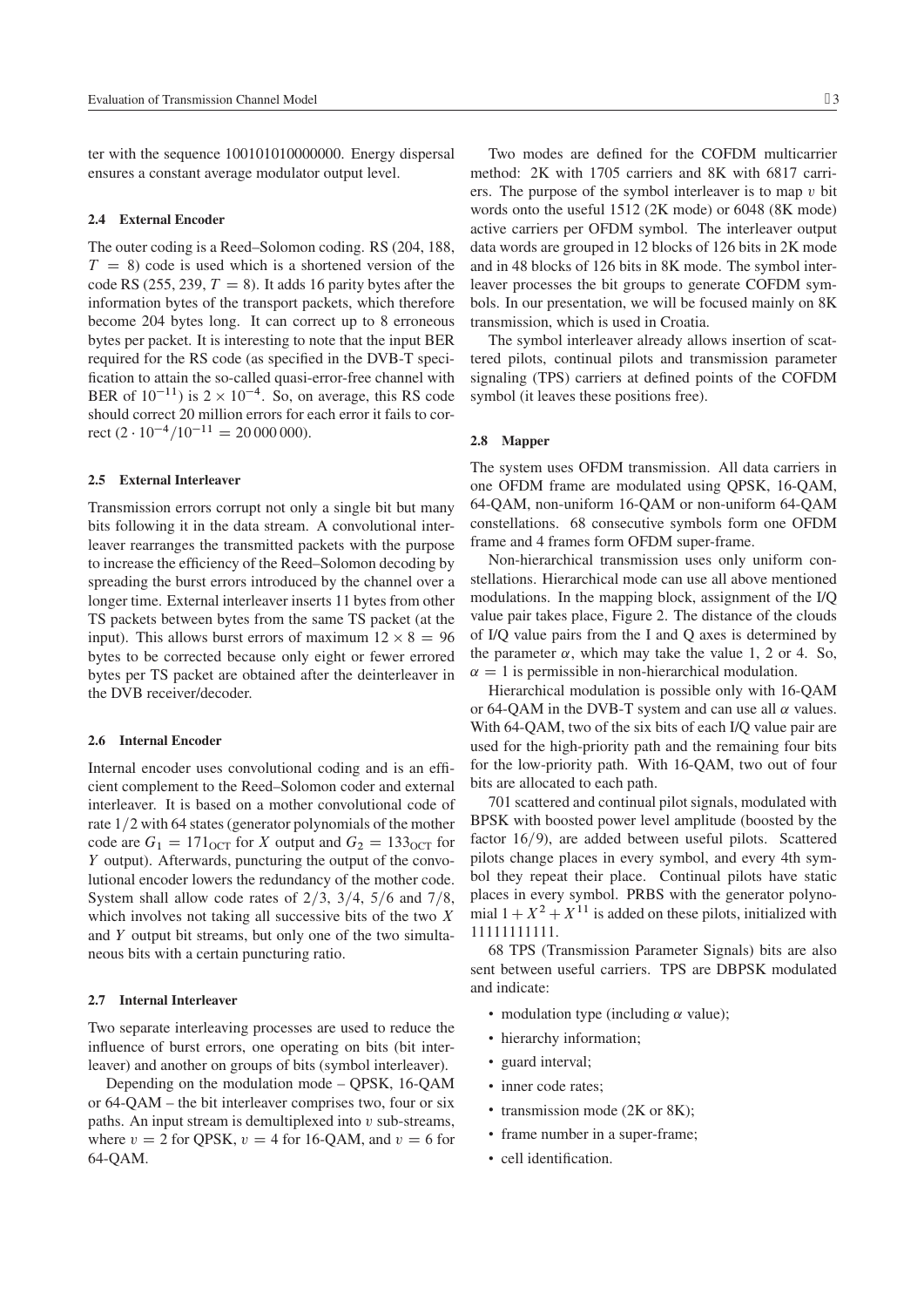

| $64-QAM$ |
|----------|
|----------|

|        |        |        | Q      |        |        |        |        |        |
|--------|--------|--------|--------|--------|--------|--------|--------|--------|
| 100000 | 100010 | 101010 | 101000 | 001000 | 001010 | 000010 | 000000 |        |
| 100001 | 100011 | 101011 | 101001 | 001001 | 001011 | 000011 | 000001 |        |
| 100101 | 100111 | 101111 | 101101 | 001101 | 001111 | 000111 | 000101 |        |
| 100100 | 100110 | 101110 | 101100 | 001100 | 001110 | 000110 | 000100 |        |
| 110100 | 110110 | 111110 | 111100 | 011100 | 011110 | 010110 |        |        |
| 110101 | 110111 | 111111 | 111101 | 011101 | 011111 | 010111 | 010101 |        |
| 110001 | 110011 | 111011 | 111001 | 011001 | 011011 | 010011 | 010001 |        |
| 110000 | 110010 | 111010 | 111000 | 011000 | 011010 | 010010 | 010000 |        |
|        |        |        |        |        |        |        |        | 010100 |

Figure 2. OPSK, 16-OAM and 64-OAM mapping (nonhierarchical).

TPS carriers are only modulated along the I axis and so are a direct indication of the phase. TPS are defined over 1 OFDM frame (68 different bits), where in each OFDM symbol all 68 TPS pilots carry the same bit. TPS data is only used in special cases, such as changes in the parameters, resynchronizations, because the receiver must be able to synchronize, equalize, and decode the signal to gain access to the information held by the TPS pilots.

#### **2.9 OFDM Transmitter and Guard Interval Insertion**

OFDM modulation consists of  $N$  closely spaced orthogonal carriers of duration  $T_0$  (each one is modulated with a conventional modulation scheme like QPSK, n-QAM or n-PSK), with a spacing of  $1/T_0$  between two consecutive carriers. Increasing the number of carriers does not modify the payload bit rate, which remains constant. In DVB-T OFDM uses 2048 or 8192 carriers (2K and 8K mode).

Every OFDM block is extended, prefixing the end of the block to the beginning (cyclic prefix). The cyclic prefix serves as a guard interval and eliminates the intersymbol interference from the previous symbol. Insertion of the guard interval extends symbol duration by  $1/4$ ,  $1/8$ ,  $1/16$  or  $1/32$ to give the total symbol duration  $T<sub>S</sub>$ . By the end of the guard interval, all echoes caused by multipath reception, reception of other transmitters in the SFN (SFN, Single Frequency Network) or Doppler effects in mobile reception, i.e. all fading effects, must have settled or decayed. The time signal of

length  $T<sub>S</sub>$ , still digital, is applied to the digital-to-analogue converter (DAC).

## **2.10 DAC and Front-end**

Digital signal is transformed into an analogue signal, with a DAC and then modulated to radio frequency (VHF, UHF) by the RF front-end. The occupied bandwidth is designed to accommodate DVB-T signal into 5, 6, 7, or 8 MHz channels. The base band sample rate provided at the DAC input depends on the channel width: it is  $f_s = \frac{8}{7} \cdot B$  samples/s, where  $B$  is the channel width in Hz. In our paper we did not realize DAC, instead digital signal is itself transferred through channel

#### **3 Technical Description of a DVB-T Receiver**

DVB-T receiver consists of below described signal processing blocks:

- Front-end and ADC;
- Time and frequency synchronization;
- Guard interval disposal and OFDM Receiver;
- Channel Estimator and Channel Compensation;
- Demapper;
- Inner Deinterleaver;
- Internal Decoding (Viterbi Decoder);
- External Deinterleaving (Convolutional Deinterleaver  $I = 12$ :
- External decoding (RS Decoder);
- MUX adaptation;
- MPEG-2 demultiplexing and source decoding.

The receiving STB (Set-Top Box) adopts techniques which are dual to those ones used in the transmission. Its practical performance depends on hardware construction (it is not standardized like encoder).

# **4 Simulation Description**

Simulation in our presentation covers main DVB-T processing blocks described in Section 2 and 3, Figure 3. It is made in Simulink, integrated in Matlab. Simulink is an environment for multidomain simulation and Model-Based Design for dynamic and embedded systems. Simulation is based on implemented DVB-T simulation in Matlab (command 'commdvbt') with fixed parameters (2K-mode, 64-QAM, FEC  $3/4$ ).

Simulation input is 188 bytes long random binary sequence (as it should be similar to 188 transport stream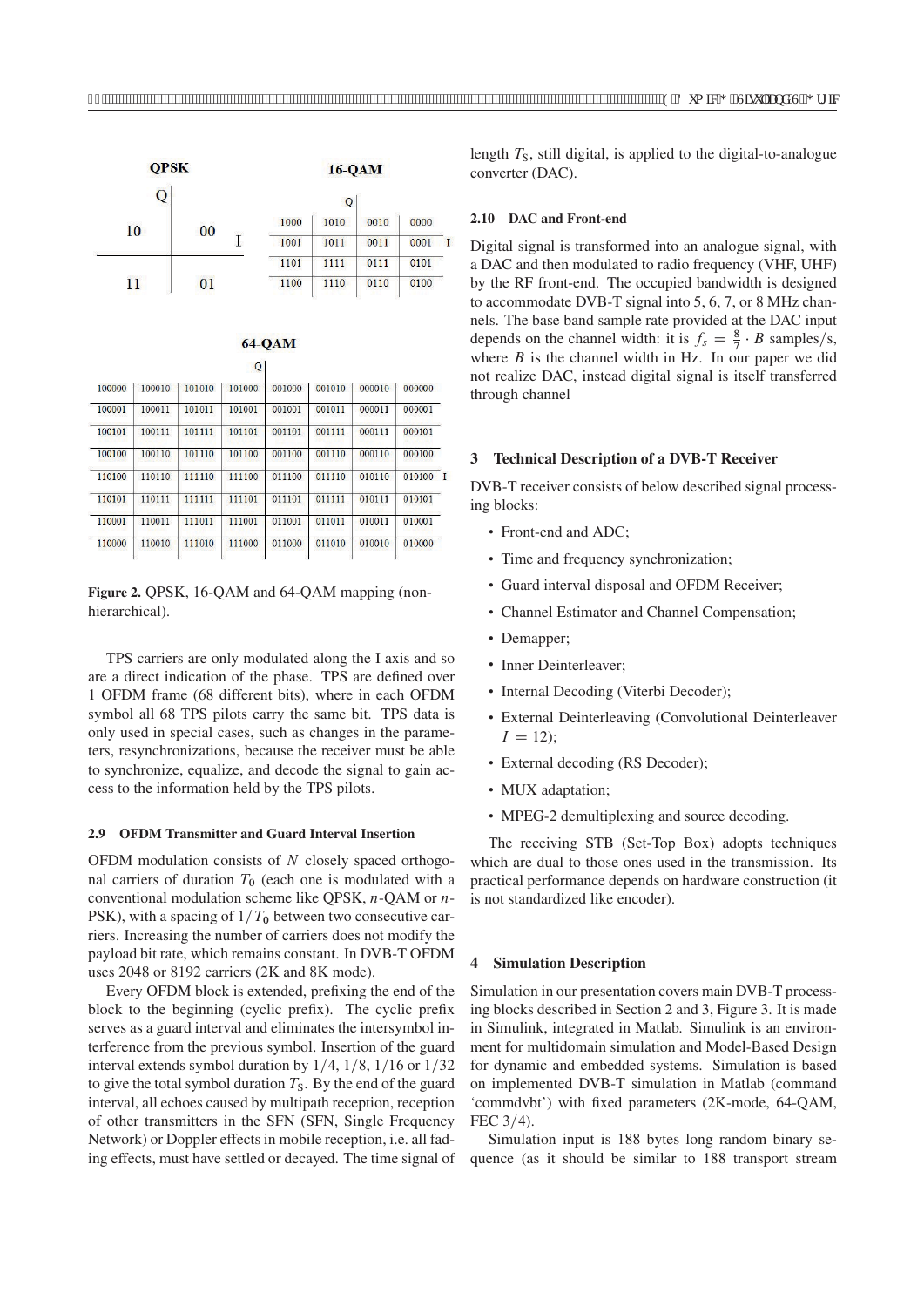

**Figure 3.** Main simulation model.

bytes after energy dispersal). Simulation works in 8k mode (which is used in Croatian DVB-T system). Different parameters can be chosen prior opening simulink model:

- modulation type  $(\alpha = 1)$ : QPSK, 16-QAM or 64-QAM;
- FEC:  $1/2$ ,  $2/3$ ,  $3/4$ ,  $5/6$ ,  $7/8$ ;

**5 Simulation Results 5.1 Gaussian Channel**

• Guard interval:  $1/4$ ,  $1/8$ ,  $1/16$ ,  $1/32$ .

Figure 3 shows main model after choosing above mentioned parameters. Simulation also shows constellation diagram (Figure 4). Additionally, bandlimited impulse response of the Ricean (or Rayleigh) fading channel can also be shown, but it slows simulation down (Figure 5). Finally, BER is calculated, after internal decoding (Viterbi decoder) and external decoding (RS decoder).



**Figure 4.** Constellation diagram (16-QAM).

# In our first experiment, we used Gaussian channel with added white noise only. Here it should not be important the use of guard interval, because there is only one main path, without any delays. However slightly different results are possible. Also, pilot carriers and channel estimation introduce error (channel is uniform), so higher C/N is required compared with results obtained without channel

estimation (about 1–3 dB higher). Results are compared with [3], Annex A (informative): Simulated system performance for 8 MHz channels. Simulation duration was set to 1 s and SNR in Gaussian channel was adjusted so that the final BER does not exceed  $2 \cdot 10^{-4}$ , after Viterbi decoder. According to [3] channel should be QEF (Quasi Error Free) after RS decoder. Results are shown in Table 1 (guard interval  $1/4$ ), for our simulation and for system simulated in [3]. At the receiver side, guard interval is removed (first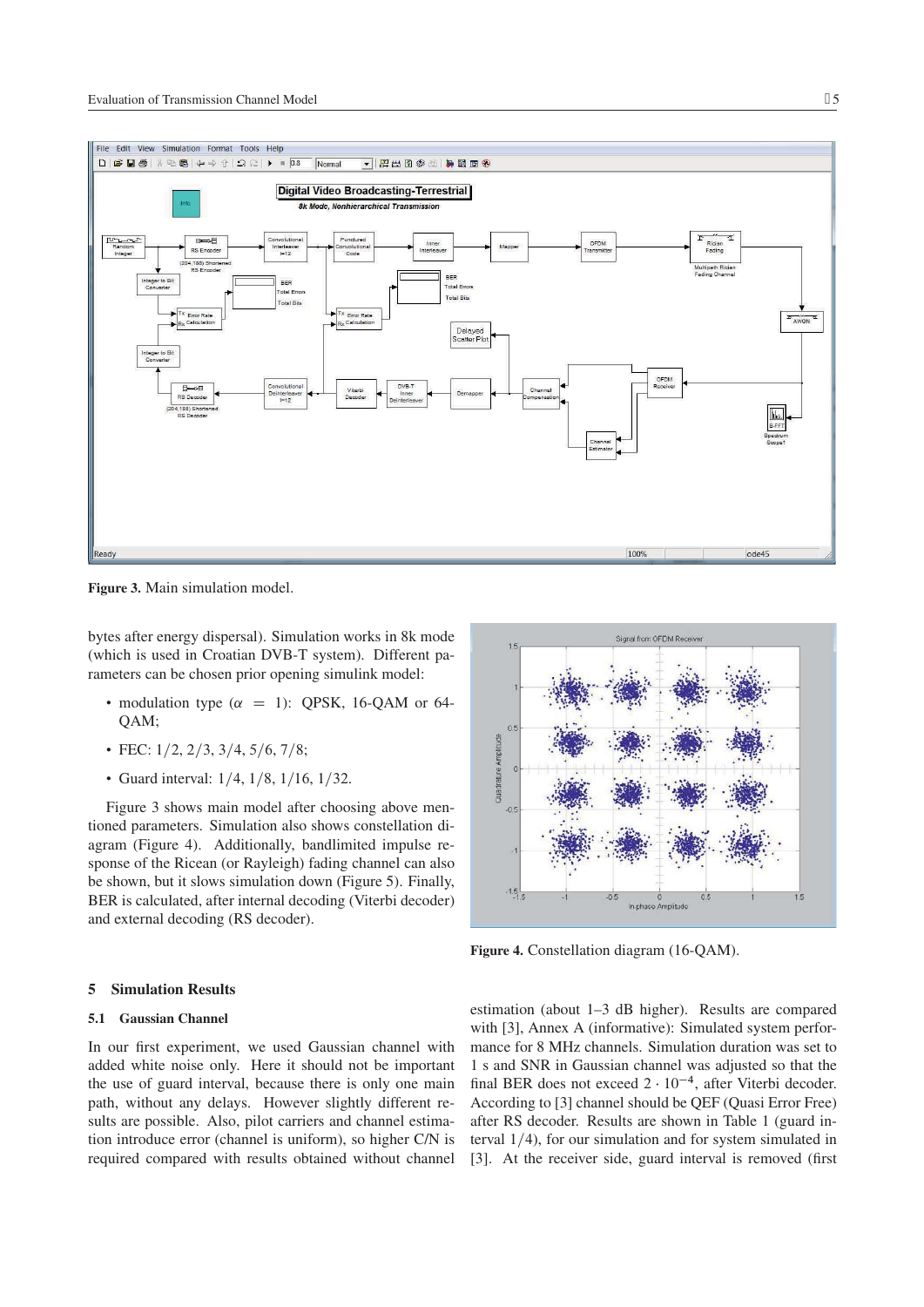

**Figure 5.** Bandlimited impulse response in Ricean channel (20 delayed paths and 1 main, non-delayed line of sight path).

2048 carriers). Channel estimation is based on [3] (Section 2.8) and pilot signals are transferred in both cases (with and without channel estimation). From the results in Table 1 it can be concluded that our simulation model gives similar results with those achieved in [3], so it can be used for further simulations with added propagation delays.

## **5.2 Ricean Channel**

Ricean fading has been introduced in channel, with parameters somewhat similar to [3], Annex B. Ricean channel is a transmission channel that may have a line-of-sight (direct) component that has usually higher power and several scattered, phase shifted and time delayed, multipath components. Ricean channel is used for fixed reception, different from Rayleigh channel that is used for mobile reception and doesn't have direct path). Ricean fading is described as:

$$
y(t) = \frac{\rho_0 \cdot x(t) + \sum_{i=1}^{N} \rho_i \cdot e^{-j \cdot \theta_i} \cdot x(t - \tau_i)}{\sqrt{\sum_{i=0}^{N} \rho_i^2}}, \quad (1)
$$

where N is number of echoes,  $\theta_i$  is the phase shift from scattering of the *i*-th path,  $\rho_i$  is the attenuation of the *i*-th path,  $\tau_i$  is the relative delay of the *i*-th path. Case  $i = 0$ describes direct path. Ricean factor  $K$  (ratio of the power of the direct path to the reflected paths) is given as:

$$
K = \frac{\rho_0^2}{\sum_{i=1}^N \rho_i^2}.
$$
 (2)

In our simulation we used  $K = 10$  dB (10x). Parameters of the simulated paths are given in Table 2 [3].

Table 3 describes required C/N for our simulated channel and ETSI standard Ricean channel. Our channel uses real channel estimation also (Section 2.8) while ETSI standard



**Figure 6.** Bandlimited impulse response in Ricean channel (20 delayed paths and 1 main, non-delayed line of sight path).

uses 'perfect channel estimation'. This probably means that it is presumed that fading impact was known at the receiver side so it is multiplied with its inverted characteristic (only for fading effect, (5)). In first two simulations zero-forcing (ZF) and minimum mean square error (MMSE) methods were used. ZF inverts the frequency response of the channel. At the receiver side, input has to be multiplied with ZF:

$$
ZF = \frac{H^*}{|H|^2} = \frac{1}{H},
$$
\n(3)

where  $H$  is channel estimation based on pilot carriers.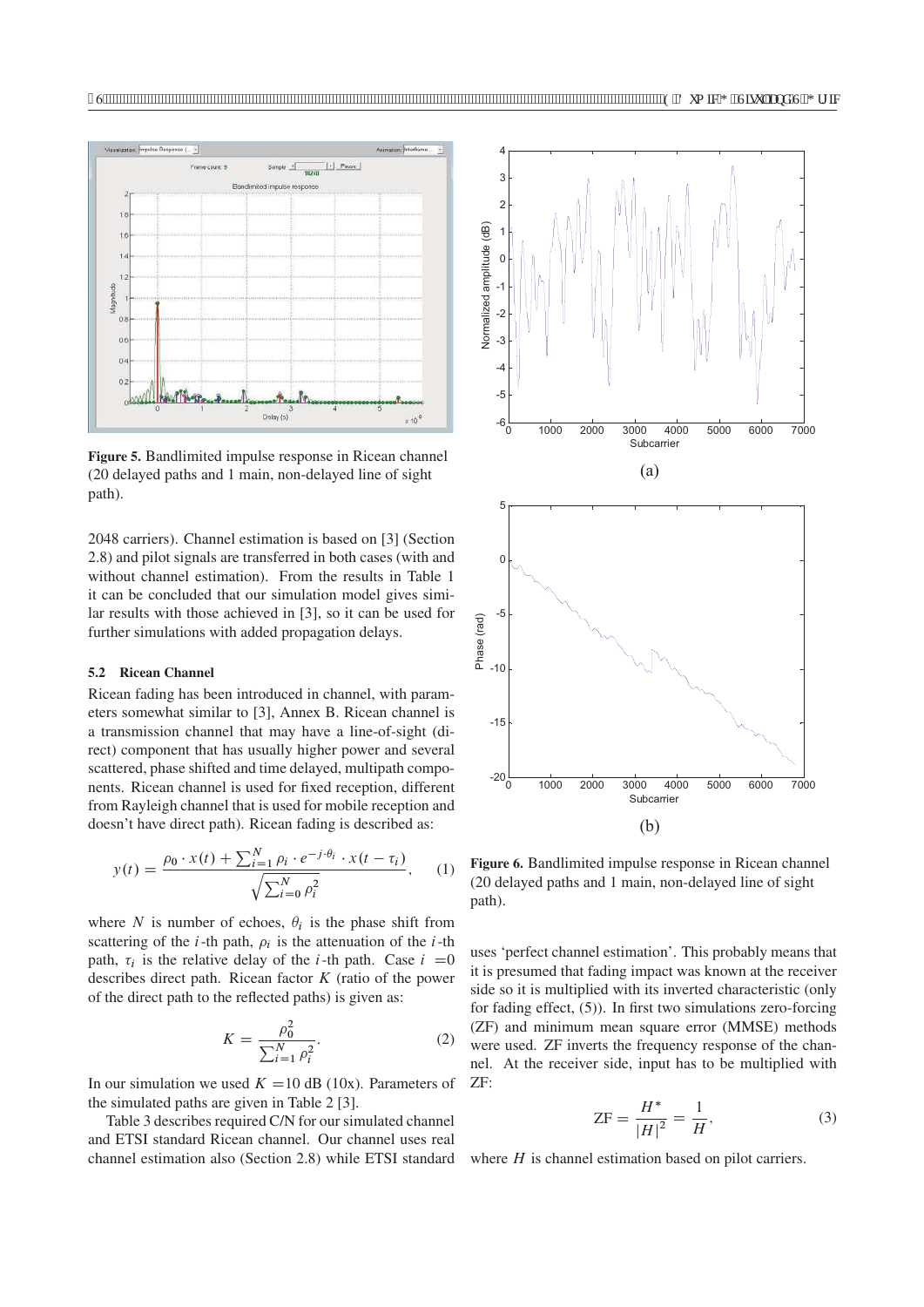| Modulation  | Code | Our results  | Our results | <b>ETSI</b> |
|-------------|------|--------------|-------------|-------------|
|             | rate | with channel | without     | Standard    |
|             |      | estimation   | channel     |             |
|             |      | (MMSE)       | estimation  |             |
|             |      | rate         |             |             |
|             | 1/2  | 4.1          | 2.8         | 3.5         |
| <b>QPSK</b> | 2/3  | 6.1          | 4.8         | 5.3         |
|             | 3/4  | 6.7          | 5.5         | 6.3         |
|             | 5/6  | 7.6          | 6.5         | 7.3         |
|             | 7/8  | 8.2          | 7.2         | 7.9         |
|             | 1/2  | 9.7          | 8.4         | 9.3         |
|             | 2/3  | 12.2         | 10.9        | 11.4        |
| 16-QAM      | 3/4  | 13           | 11.9        | 12.6        |
|             | 5/6  | 14.2         | 13.0        | 13.8        |
|             | 7/8  | 15.0         | 13.7        | 14.4        |
|             | 1/2  | 14.3         | 13.1        | 13.8        |
|             | 2/3  | 17.5         | 16.3        | 16.7        |
| 64-QAM      | 3/4  | 18.8         | 17.4        | 18.2        |
|             | 5/6  | 20.0         | 18.7        | 19.4        |
|             | 7/8  | 20.8         | 19.5        | 20.2        |

**Table 1.** Required C/N (dB), Gaussian channel.

MMSE minimizes the mean square value of the error between the transmitted signal and the output of the equalizer [15]:

$$
MMSE = \frac{H^*}{|H|^2 + \sigma^2},\tag{4}
$$

where  $H$  is channel estimation based on pilot carriers and  $\sigma^2$  variance of the noise (calculated from remaining 8192 –  $6817 = 1375$  carriers which don't carry any information). At the receiver side, input has to be multiplied with MMSE.

Ricean channel was simulated firstly by using Matlab 'Ricean Fading' block, but with very high ratio of the line of sight components and corresponding reflected components (K in block was set to 100 000 for all 21 paths; this K is not the same as the  $K$  value in (2), which was set to 10). In this way all paths, delays and phases remain constant through all simulation period, imitating Ricean channel described in ETSI standard. Normalized frequency response (mean of amplitudes of all 6817 carriers equals 1  $V/\Omega$ ) used for simulation of the Ricean channel at the receiver input is shown in Figure 6. Because Ricean channel should be time invariant, channel matrix can be calculated from two successive symbols and then every subsequent symbol can be multiplied with the same matrix, imitating fading channel (this also accelerates simulation). Channel matrix was normalized so that mean of all carrier amplitudes equals to 1. Guard interval was set to  $1/4$  of the useful symbol duration.

| i              | $\rho_i$ (Ricean) | $\rho_{i}$ (Rayleigh) | $\tau_i$ (µs) | $\theta_i$ (rad) |
|----------------|-------------------|-----------------------|---------------|------------------|
| $\theta$       | 0.953462          |                       | $\theta$      | 0                |
| 1              | 0.016187          | 0.053687              | 1.003019      | 4.855121         |
| 2              | 0.049635          | 0.164620              | 5.422091      | 3.419109         |
| 3              | 0.114301          | 0.379093              | 0.518650      | 5.864470         |
| $\overline{4}$ | 0.085224          | 0.282656              | 2.751772      | 2.215894         |
| 5              | 0.072647          | 0.240941              | 0.602895      | 3.758058         |
| 6              | 0.017358          | 0.057568              | 1.016585      | 5.430202         |
| 7              | 0.042204          | 0.139975              | 0.143556      | 3.952093         |
| 8              | 0.014467          | 0.047981              | 0.153832      | 1.093586         |
| 9              | 0.051955          | 0.172315              | 3.324866      | 5.775198         |
| 10             | 0.112561          | 0.373324              | 1.935570      | 0.154459         |
| 11             | 0.083017          | 0.275336              | 0.429948      | 5.928383         |
| 12             | 0.098485          | 0.326639              | 3.228872      | 3.053023         |
| 13             | 0.073805          | 0.244784              | 0.848831      | 0.628578         |
| 14             | 0.063414          | 0.210321              | 0.073883      | 2.128544         |
| 15             | 0.048003          | 0.159207              | 0.203952      | 1.099463         |
| 16             | 0.042031          | 0.139401              | 0.194207      | 3.462951         |
| 17             | 0.067413          | 0.223585              | 0.924450      | 3.664773         |
| 18             | 0.032729          | 0.108549              | 1.381320      | 2.833799         |
| 19             | 0.062084          | 0.205908              | 0.640512      | 3.334290         |
| 20             | 0.072913          | 0.241824              | 1.368671      | 0.393889         |

**Table 2.** Normalized amplitude (overall power 0 dB), phase and delay values for simulated Ricean and Rayleigh channel.

At the receiver side, guard interval is removed (first 2048 carriers, although it is possible to achieve better results if some minor shift is introduced in guard removal, e.g. 4–30 samples). Simulation duration was set to 1 s and SNR was adjusted so that the final BER will be below  $2 \cdot 10^{-4}$  after Viterbi decoder. Numbers in brackets represent minimum achievable BER for our added  $AWGN \rightarrow 0$ .

It should be also noted that in channel construction TPS carriers had values 0 (in Matlab simulated channel), which means they passed channel only with Gaussian noise and because of that, if they're regarded as useful information, BER could be somewhat worse (up to 0.5 dB for BER  $\cdot 2 \cdot 10^{-4}$ ). Also, zero padding was not taken into channel construction, because we skipped subcarriers 3810–4785. This can also have influence on MMSE channel estimation, because standard deviation was calculated only from Gaussian noise influenced channel in zero padded subcarriers, so it is possible that we have somewhat better results (for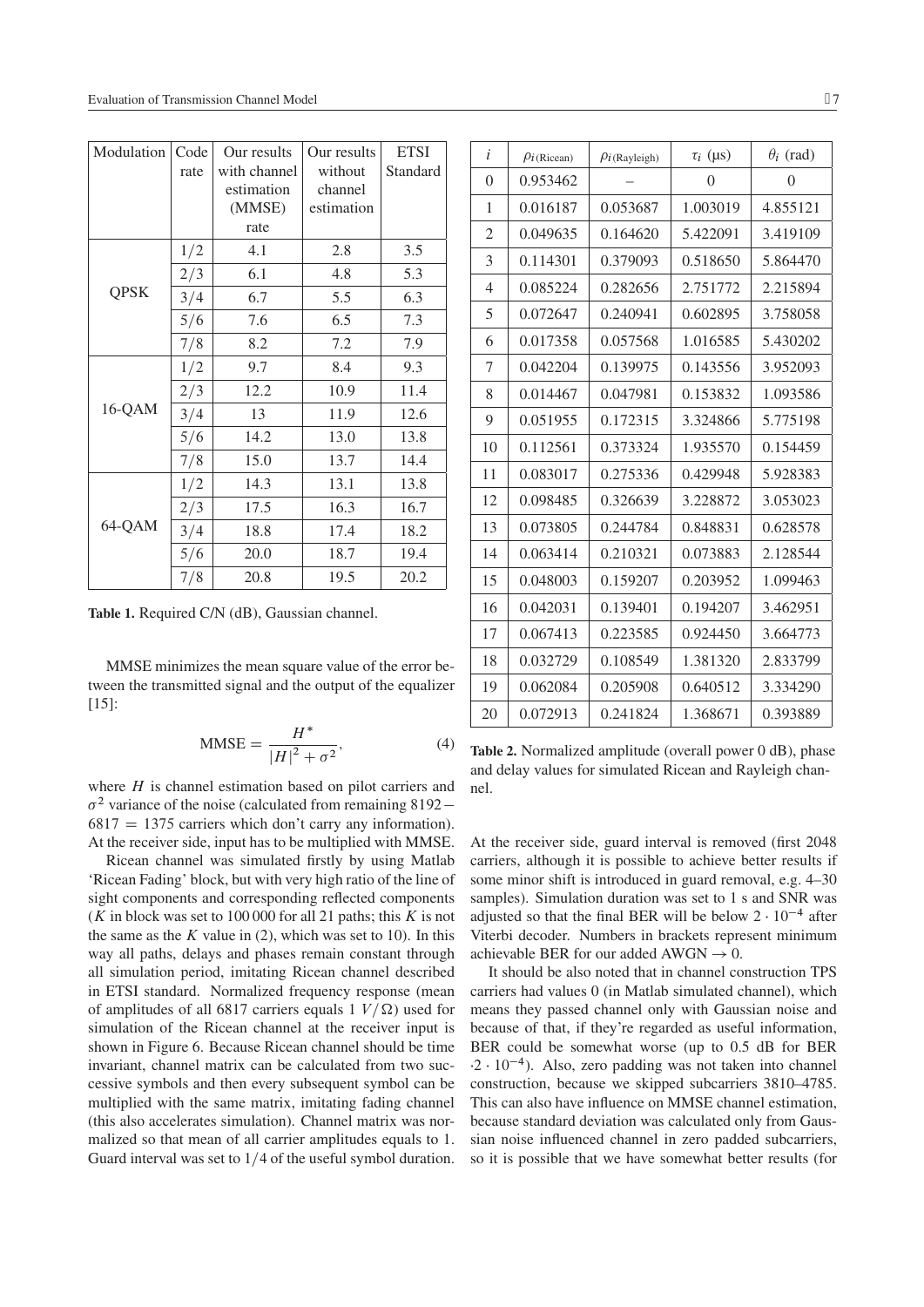| Modulation  | Code<br>rate | Our results<br>(ZF method) | Our results<br>(MMSE method) | Our results<br>('known' channel) | <b>ETSI</b><br>Standard |
|-------------|--------------|----------------------------|------------------------------|----------------------------------|-------------------------|
|             | 1/2          | 8.3                        | 4.9                          | 4.0                              | 4.1                     |
|             | 2/3          | 9.3                        | 7.2                          | 6.2                              | 6.1                     |
| <b>QPSK</b> | 3/4          | 9.7                        | 8.1                          | 7.0                              | 7.2                     |
|             | 5/6          | 10.2                       | 9.3                          | 8.2                              | 8.5                     |
|             | 7/8          | 10.8                       | 10.1                         | 8.9                              | 9.2                     |
|             | 1/2          | 11.2                       | 10.7                         | 9.5                              | 9.8                     |
|             | 2/3          | 13.7                       | 13.6                         | 12.3                             | 12.1                    |
| $16-QAM$    | 3/4          | 14.8                       | 14.8                         | 13.2                             | 13.4                    |
|             | 5/6          | 17.2                       | 17.2                         | 14.6                             | 14.8                    |
|             | 7/8          | 20.2                       | 20.2                         | 15.4                             | 15.7                    |
|             | 1/2          | 15.5                       | 15.4                         | 14.1                             | 14.3                    |
| 64-QAM      | 2/3          | 19.6                       | 19.6                         | 17.5                             | 17.3                    |
|             | 3/4          | 23.1                       | 23.1                         | 18.7                             | 18.9                    |
|             | 5/6          | 27.5 (0.0006)              | 27.5 (0.0006)                | 20.2                             | 20.4                    |
|             | 7/8          | 30.7(0.001)                | 30.7(0.001)                  | 21.1                             | 21.3                    |

**Table 3.** Required C/N (dB), Ricean channel, Matlab generated channel matrix.

| Modulation  | Code rate | Our results<br>(ZF method) | Our results<br>(MMSE method) | Our results<br>('known' channel) | <b>ETSI</b><br>Standard |
|-------------|-----------|----------------------------|------------------------------|----------------------------------|-------------------------|
|             | 1/2       | 7.5                        | 4.7                          | 3.7                              | 4.1                     |
|             | 2/3       | 8.7                        | 6.9                          | 5.9                              | 6.1                     |
| <b>QPSK</b> | 3/4       | $9.1(*)$                   | 7.7                          | 6.7                              | 7.2                     |
|             | 5/6       | 9.8 $(*)$                  | 8.8                          | 7.8                              | 8.5                     |
|             | 7/8       | 10.2                       | 9.6                          | 8.5                              | 9.2                     |
| $16-QAM$    | 1/2       | 10.7                       | 10.4                         | 9.2                              | 9.8                     |
|             | 2/3       | 13.3                       | 13.2                         | 12                               | 12.1                    |
|             | 3/4       | 14.1                       | 14.1                         | 12.9                             | 13.4                    |
|             | 5/6       | 15.5                       | 15.5                         | 14.3                             | 14.8                    |
|             | 7/8       | 16.3                       | 16.3                         | 15                               | 15.7                    |
|             | 1/2       | 15.1                       | 15                           | 13.8                             | 14.3                    |
|             | 2/3       | 18.5                       | 18.5                         | 17.2                             | 17.3                    |
| 64-QAM      | 3/4       | 19.7                       | 19.7                         | 18.5                             | 18.9                    |
|             | 5/6       | 21.2                       | 21.2                         | 19.9                             | 20.4                    |
|             | 7/8       | 22.1                       | 22                           | 20.7                             | 21.3                    |

**Table 4.** Required C/N (dB), Ricean channel, signal generator constructed channel matrix.

MMSE method). Phase jump on Figure 6 (b) is because of the disregarded zero padded subcarriers, which represent higher frequencies in final OFDM symbol.

In first two simulations, channel fading and noise were calculated using 701 scattered and continual pilots and interpolated points between them (linear interpolation), so that it would be equal to the number of carriers in one OFDM symbol (6817). In channel compensation block, ZF or MMSE multiplies OFDM symbol, giving reconstructed symbol at its output. In third simulation, inverted characteristic of the 'known' Ricean channel was multiplied with symbol. Final signal in the receiver, after channel estima-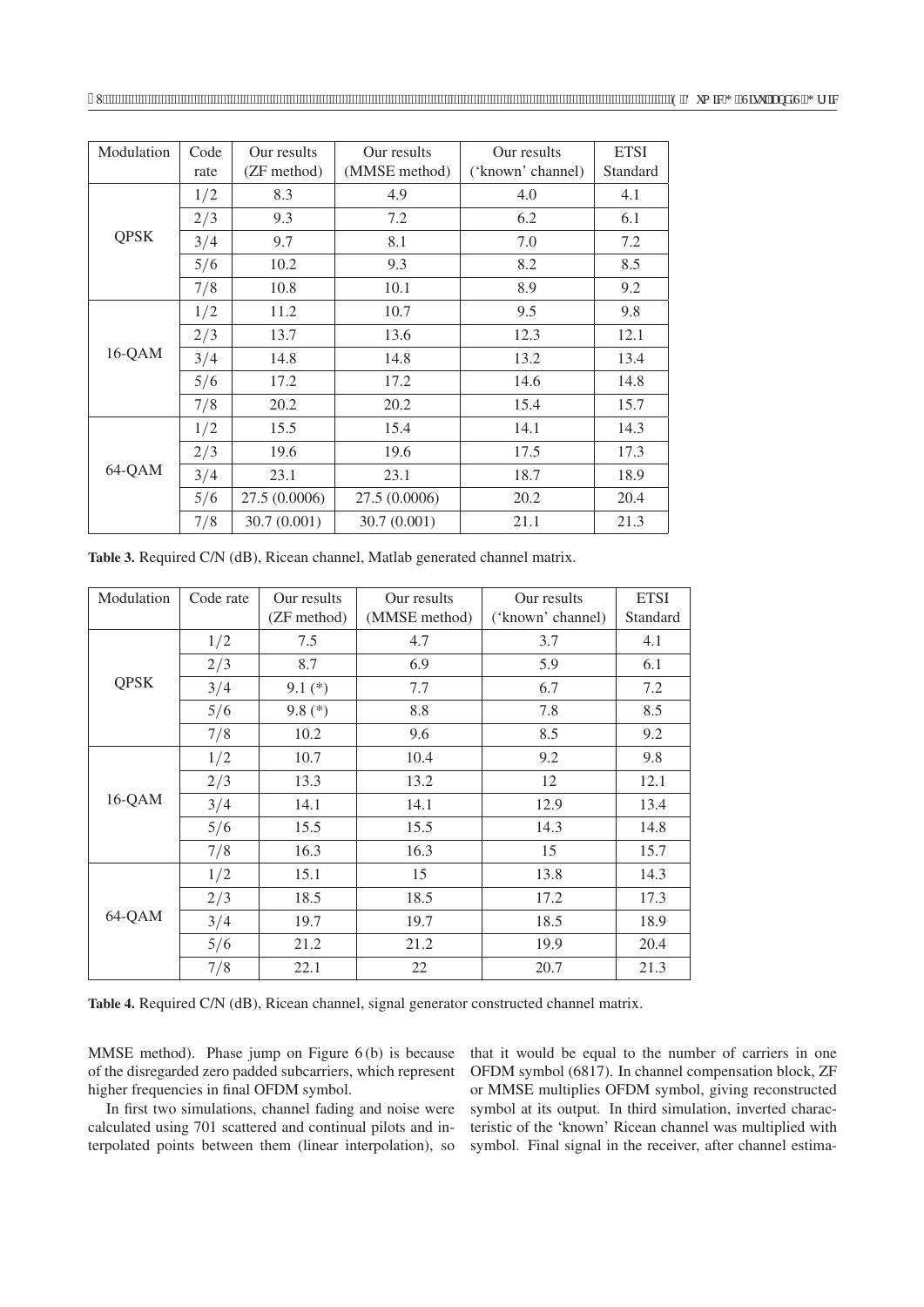

**Figure 7.** Frequency response  $((a)$  – amplitude,  $(b)$  – phase) in simulated Ricean channel, Matlab constructed channel.

tion and compensation, will be:

$$
input(f) = F(F^{-1}(X(f) \cdot channel(f)) + AWGN(t)) \cdot \frac{1}{channel(f)},
$$
\n
$$
input(f) = X(f) + \frac{F(AWGN(t))}{channel(f)}.
$$
\n(5)

From  $(5)$  it can be seen that for higher degradations in channel, input at the receiver after channel estimation will have worse results and for lower degradations (channel( $f$ )  $\rightarrow$  1) it will have similar results like Gaussian channel. It can be seen that results obtained this way have identical C/N in comparison with ETSI standard (difference is only up to 0.3 dB).

In Table 4 channel was constructed using signal generator constructed channel and then measured its spectral

characteristic in every carrier – both phase and amplitude, Figure 7. Channel matrix was normalized so that mean of all carrier amplitudes equals to 1, but this mean was already very near 1. Guard interval was again set to  $1/4$ of the useful symbol duration. At the receiver side, guard interval is removed. All three methods described above (ZF, MMSE and 'perfect channel estimation') were used and results are shown in Table 4. (\*) in Table 4 represents that burst of error bits passed RS decoder and numbers in brackets represent minimum achievable BER for our added  $AWGN \rightarrow 0$ . Channel noise which was already present (measured by the signal analyzer), before adding our AWGN in Simulink model, was 34.75 dB so it can be ignored. DVB-T/H simulator consists of MXG signal generator with signal creation software (Signal Studio for Digital Video) and EXA signal analyzer with DVB-T/H measurement application.

#### **5.3 Rayleigh channel**

Rayleigh fading has been introduced in channel, with parameters similar to [3], Annex B (Table 2). Similar simulations were performed like in section B. Results are presented in Figures 8–9 and Tables 5 and 6, for Matlab and signal generator constructed channels. (\*) in Table 5 represents that burst of error bits passed RS decoder and numbers in brackets represent minimum achievable BER for our added AWGN  $\rightarrow$  0. For 64-OAM modulation and some FEC values there isn't any C/N with which BER can be QEF after RS decoder (– in Tables 5 and 6). This means that it is impossible to transfer TS package from transmitter to the receiver, because channel introduced too many uncorrectable errors.

Signal generator constructed channel gave high C/N results or even uncorrectable channel, probably also because of the signal analyzer sensitivity and signal generator characteristics. Also, instruments were deliberately operated without outer synchronization because we wanted to examine behavior in real conditions. Channel noise which was present at the first place was 18 dB, which was under lowest value for some channel modulations and guard values (it can be seen in Table 6, ETSI Standard) so here it cannot be ignored.

From Tables 4 and 6 it can generally be concluded that only robust modulations and FEC redundancies can be used for Rayleigh fading channel (4-QAM and 16-QAM with FEC up to  $2/3$ , with MMSE method). Also, 'known channel' gives worse results than MMSE method (where MMSE can repair introduced errors), because of the channel  $(f)$ which is highly degraded in Rayleigh channel model (5). Anyway, if C/N is high enough (up to 50 dB, which is the largest observed decline, as shown in Figure 8 (a)), receiver can accurately decode sent TS packet with known channel characteristic. It can be also seen that with our channel sim-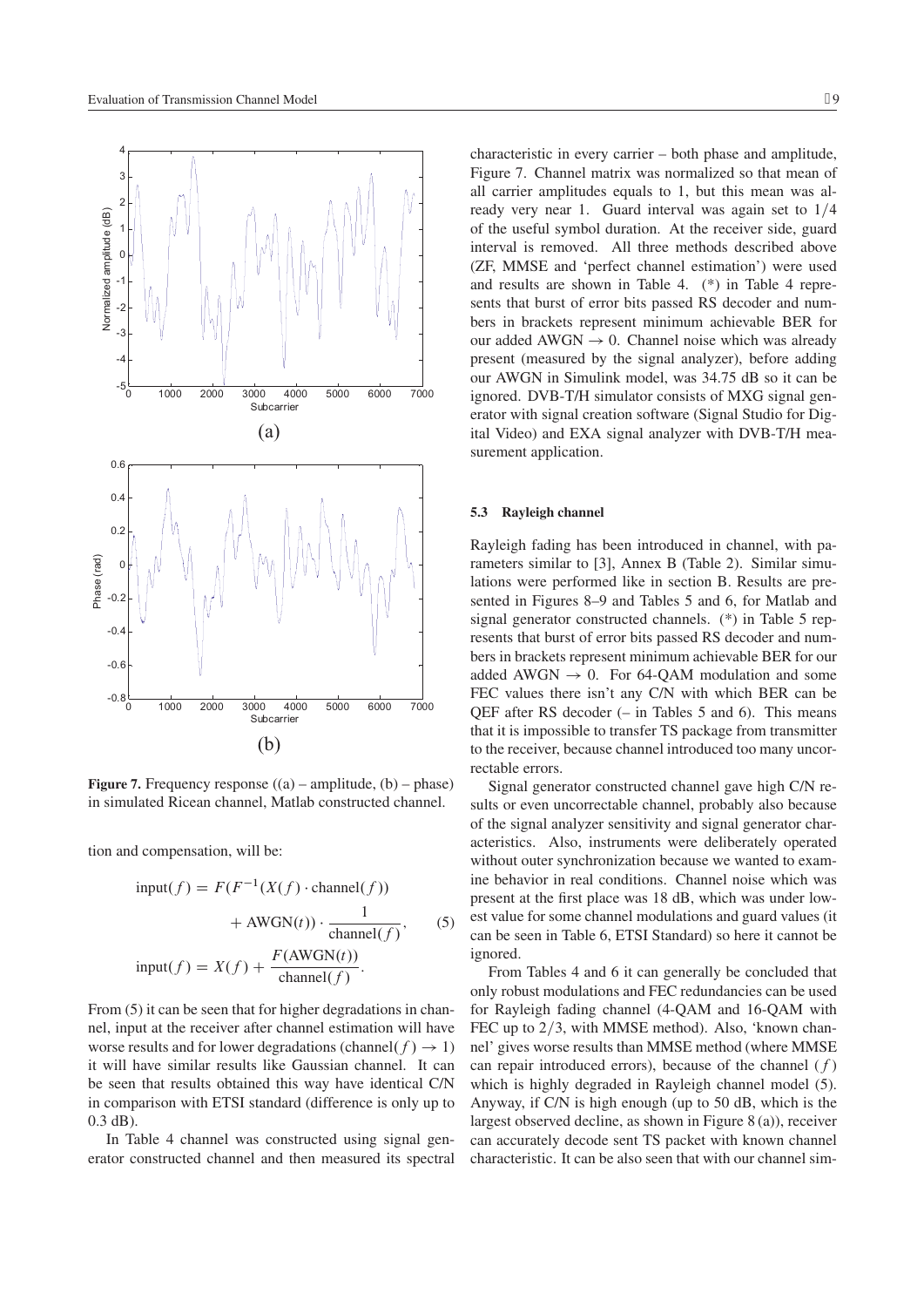

**Figure 8.** Frequency response ((a) – amplitude, b) – phase) in simulated Ricean channel, signal generator constructed channel.

ulation C/N values are much higher than those proposed in ETSI standard.

# **5.4 Real Channel Simulation**

Measurements were obtained at 11th floor in our faculty building, a typical indoor signal reception in high buildings in urban zone. Position of the receiver is higher than position of the transmitter. Room has windows that have LOS (Line of Sight) with transmitter. Propagation path is shown



**Figure 9.** Frequency response  $((a)$  – amplitude,  $(b)$  - phase) in simulated Rayleigh channel, Matlab constructed channel.

in Figure 10. Measurements were done in different locations at the relative height of 1.5 m from the floor. We will present only some more important results. Measurement equipment used for indoor measurement was:

- calibrated adjustable dipole antenna, EMCO model 3121C;
- calibrated cable with length of 5m;
- EXA signal analyzer with DVB-T/H measurement application.

We suppose that the channel is time invariant. To estimate real channel characteristics, measured results were averaged 20 times. Dipole antenna is used because it has small directivity as commonly used indoor (portable) antennas. Simulations produced with real channel characteristics have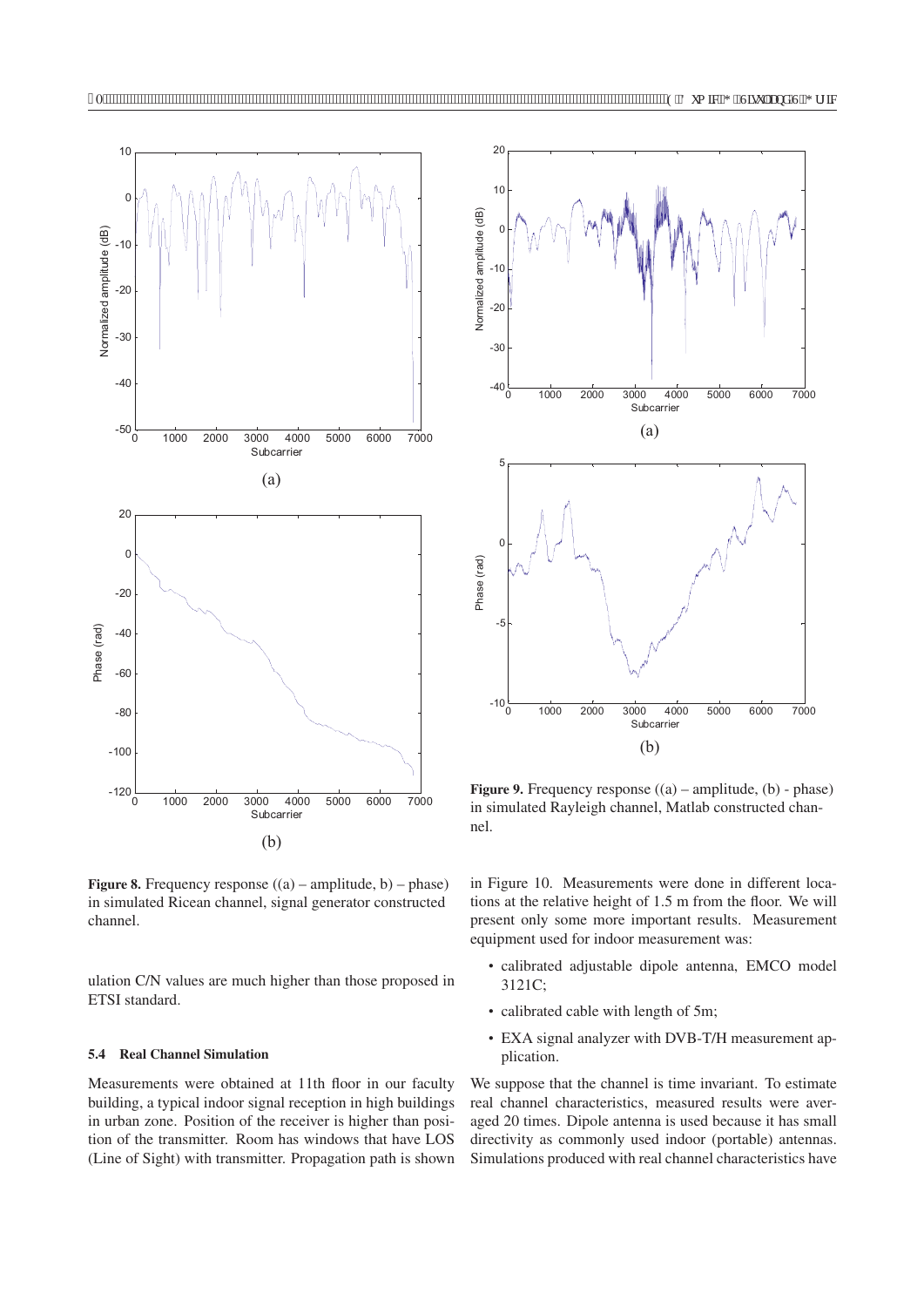| Modulation  | Code rate | Our results<br>(ZF method) | Our results<br>(MMSE method) | Our results<br>('known' channel) | <b>ETSI</b><br>Standard |
|-------------|-----------|----------------------------|------------------------------|----------------------------------|-------------------------|
| <b>QPSK</b> | 1/2       | 27.5                       | 8.5                          | 28.6                             | 5.9                     |
|             | 2/3       | 383                        | 12.8                         | 35.5                             | 9.6                     |
|             | 3/4       | 38.0                       | 15.1                         | 35.1                             | 12.4                    |
|             | 5/6       | 42.0                       | 17.9                         | 36.3                             | 15.6                    |
|             | 7/8       | 43.4                       | 20.6                         | 37.6                             | 17.5                    |
|             | 1/2       | 36.0                       | 16.9                         | 34.5                             | 11.8                    |
|             | 2/3       | 43.5(0.0003)               | 23.7                         | 39.9                             | 15.3                    |
| $16-QAM$    | 3/4       | 44.5 (0.0004)              | 26.6                         | 40.6                             | 18.1                    |
|             | 5/6       | 45.0(0.001)                | 30.0 (0.0007)                | 43.3                             | 21.3                    |
|             | 7/8       | 46.0 (0.0024)              | 32.0 (0.0022)                | 45.4                             | 23.6                    |
|             | 1/2       | 42.5(0.0003)               | 22.8                         | 38.5                             | 16.4                    |
|             | 2/3       | 47.0(0.001)                | 28.5(0.001)                  | 43.6                             | 20.3                    |
| 64-QAM      | 3/4       | 45.0(0.002)                | $31.7(0.002)(*)$             | 445                              | 23.0                    |
|             | 5/6       |                            |                              | 47.2                             | 26.2                    |
|             | 7/8       |                            |                              | 49.0                             | 28.6                    |

**Table 5.** Required C/N (dB), Rayleigh channel, matlab generated channel matrix.

| Modulation  | Code rate | Our results<br>(ZF method) | Our results<br>(MMSE method) | Our results<br>('known' channel) | <b>ETSI</b><br>Standard |
|-------------|-----------|----------------------------|------------------------------|----------------------------------|-------------------------|
| <b>QPSK</b> | 1/2       | 26.4                       | 7.8                          | 21.8                             | 5.9                     |
|             | 2/3       | 34.7                       | 12.6                         | 27.3                             | 9.6                     |
|             | 3/4       | 34.7                       | 14.7                         | 27.3                             | 12.4                    |
|             | 5/6       | 36.2                       | 17.7                         | 29.3                             | 15.6                    |
|             | 7/8       | 36.8                       | 19.9                         | 30.5                             | 17.5                    |
|             | 1/2       | 34.8                       | 16.7                         | 27.0                             | 11.8                    |
|             | 2/3       | 39.8                       | 24.7                         | 32.3                             | 15.3                    |
| $16-QAM$    | 3/4       | 41.5                       | 28.3                         | 33.1                             | 18.1                    |
|             | 5/6       | 44.7 (0.0005)              | 37.3 (0.0005)                | 35.4                             | 21.3                    |
|             | 7/8       | 46 (0.0009)                | 43.1 (0.0009)                | 37.2                             | 23.6                    |
|             | 1/2       | 43.1 (0.0009)              | 31.1 (0.0008)                | 30.7                             | 16.4                    |
|             | 2/3       |                            |                              | 36.2                             | 20.3                    |
| 64-QAM      | 3/4       |                            |                              | 37.4                             | 23.0                    |
|             | 5/6       |                            |                              | 40.4                             | 26.2                    |
|             | 7/8       |                            |                              | 41.6                             | 28.6                    |

**Table 6.** Required C/N (dB), Rayleigh channel, signal generator channel matrix.

upper limitation of maximum achievable C/N. This means that BER cannot be better for C/N values greater than results for channel noise which are measured with signal analyzer. For this reason, adequate channel modeling can be done only in positions where strong received signal exists (e.g. where our added AWGN is much higher than already existing channel noise). Else, hardware limitations prevent BER calculations for wider C/N range. In our measurement in laboratory room the worst measured channel noise (already present in channel measurement) with signal analyzer was  $\approx$  23 dB for vertically polarized antenna, Table 7.

Transmitted DVB-T signals have specifications as follows:

- UHF channel 25 ( $f_c$  = 506 MHz): 64-QAM, FEC  $3/4$ , guard interval  $1/4$ , horizontal polarization;
- UHF channel 48 ( $f_c$  = 690 MHz): 64-QAM, FEC  $3/4$ , guard interval  $1/4$ , horizontal polarization.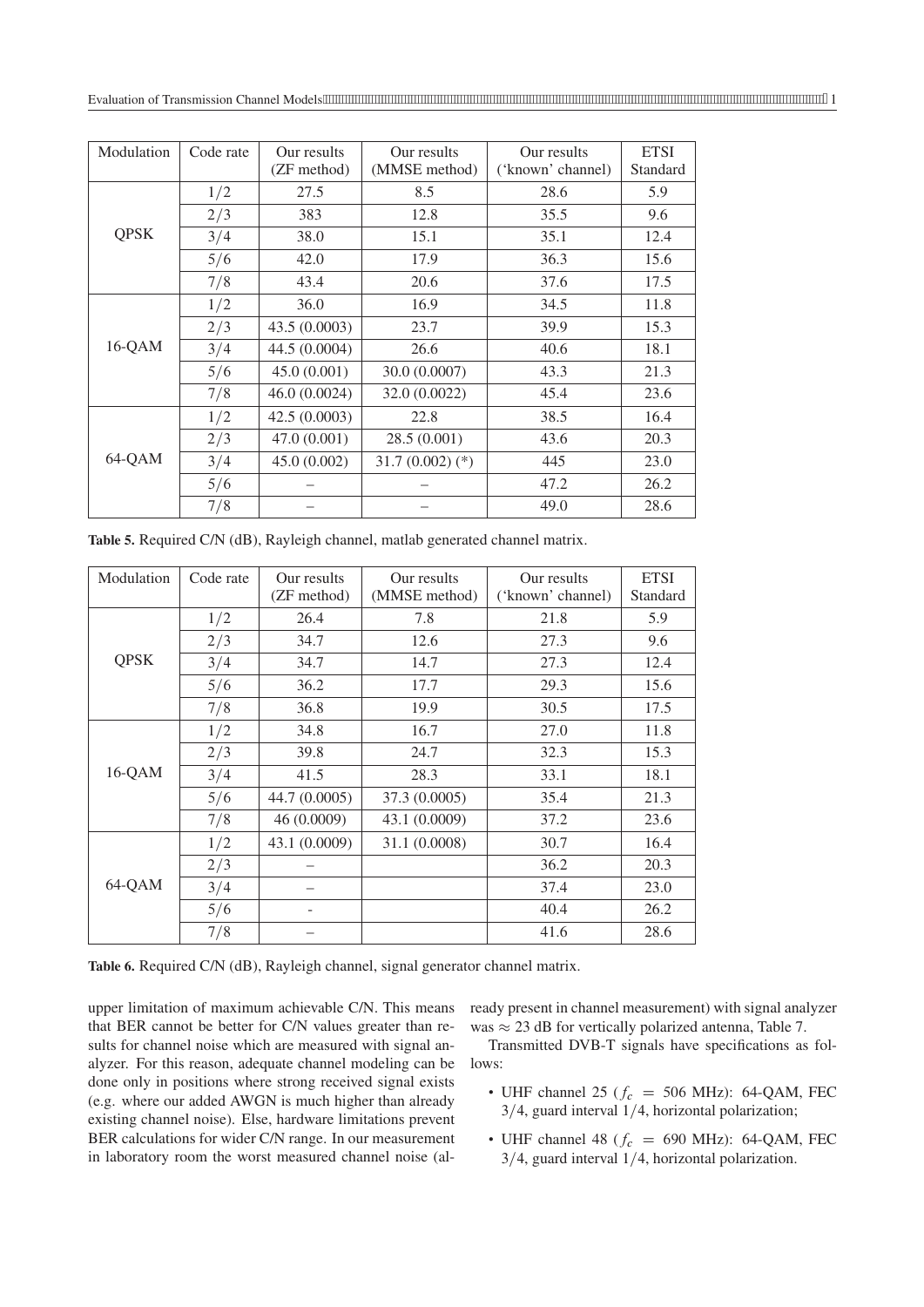|            | Channel                 | <b>Distance</b> | Signal         | Measured     |
|------------|-------------------------|-----------------|----------------|--------------|
|            | and                     | from            | strength       | channel      |
|            | polarization            | window $[m]$    | [dB $\mu$ V/m] | noise $[dB]$ |
| Position 1 | 25, H polarized antenna | 1.5             | 100.7          | 32.6         |
|            | 25, V polarized antenna | 1.5             | 92.8           | 31.0         |
|            | 25, H polarized antenna | 2.5             | 102.2          | 32.7         |
| Position 2 | 25, V polarized antenna | 2.5             | 85.6           | 22.8         |
|            | 48, H polarized antenna | 2.5             | 103.1          | 31.9         |
|            | 48, V polarized antenna | 2.5             | 88             | 23.3         |

**Table 7.** Measured results.

|            | Channel                 | ZF method     | <b>MMSE</b>   | 'known' |
|------------|-------------------------|---------------|---------------|---------|
|            | and                     |               | method        | channel |
|            | polarization            |               |               |         |
| Position 1 | 25, H polarized antenna | 19.2          | 19.2          | 17.8    |
|            | 25, V polarized antenna | 22.2          | 22.0          | 20.3    |
|            | 25, H polarized antenna | 19.5          | 19.5          | 18.1    |
| Position 2 | 25, V polarized antenna | 35.5 (0.0003) | 30.7 (0.0003) | 26.9    |
|            | 48, H polarized antenna | 19.0          | 19.0          | 17.7    |
|            | 48, V polarized antenna | 39.6 (0.0005) | 36.1(0.0005)  | 27.8    |

**Table 8.** Required C/N (dB) in simulation (produced with existing channel noise and added AWGN in Simulink model).



**Figure 10.** Frequency response  $((a)$  – amplitude,  $(b)$  – phase) in simulated Rayleigh channel, signal generator constructed channel.

DVB-T indoor reception has been measured both in horizontal and vertical polarization plane. Results obtained at locations that are 1.5 m and 2.5 m away from window are shown in Figures 11–12 and Table 7.

Signal analyzer has also capability to measure channel frequency response (amplitude and phase) which is then used in our DVB-T system model. It is possible to model the behavior of DVB-T system in real channels (in our case that is indoor signal reception in high buildings). Described method is very simple and efficient, especially for educational purposes, but with some limitations.

In Sections 5.1 and 5.2, we proved that our simulation gives similar results with ETSI standard for all cases with 'known' channel. So, we proved the regularity of our system model written in Simulink. Now, we tested the behavior of DVB-T system in measured channels. Channels should be QEF (Quasi Error Free) after RS decoder, if the calculated BER does not exceed  $2 \cdot 10^{-4}$  after Viterbi decoder. Table 8 presents minimum required added AWGN to achieve BER  $\leq 2.10^{-4}$ , when possible, after Viterbi decoder, except for Position 2, vertically polarized antenna (numbers are in italic). Here is C/N in fact minimal C/N which does not influence on the already existing channel noise (which is 23 dB from Table 7). Numbers in brackets represent minimum BER which is present even if our added  $AWGN \rightarrow 0$ .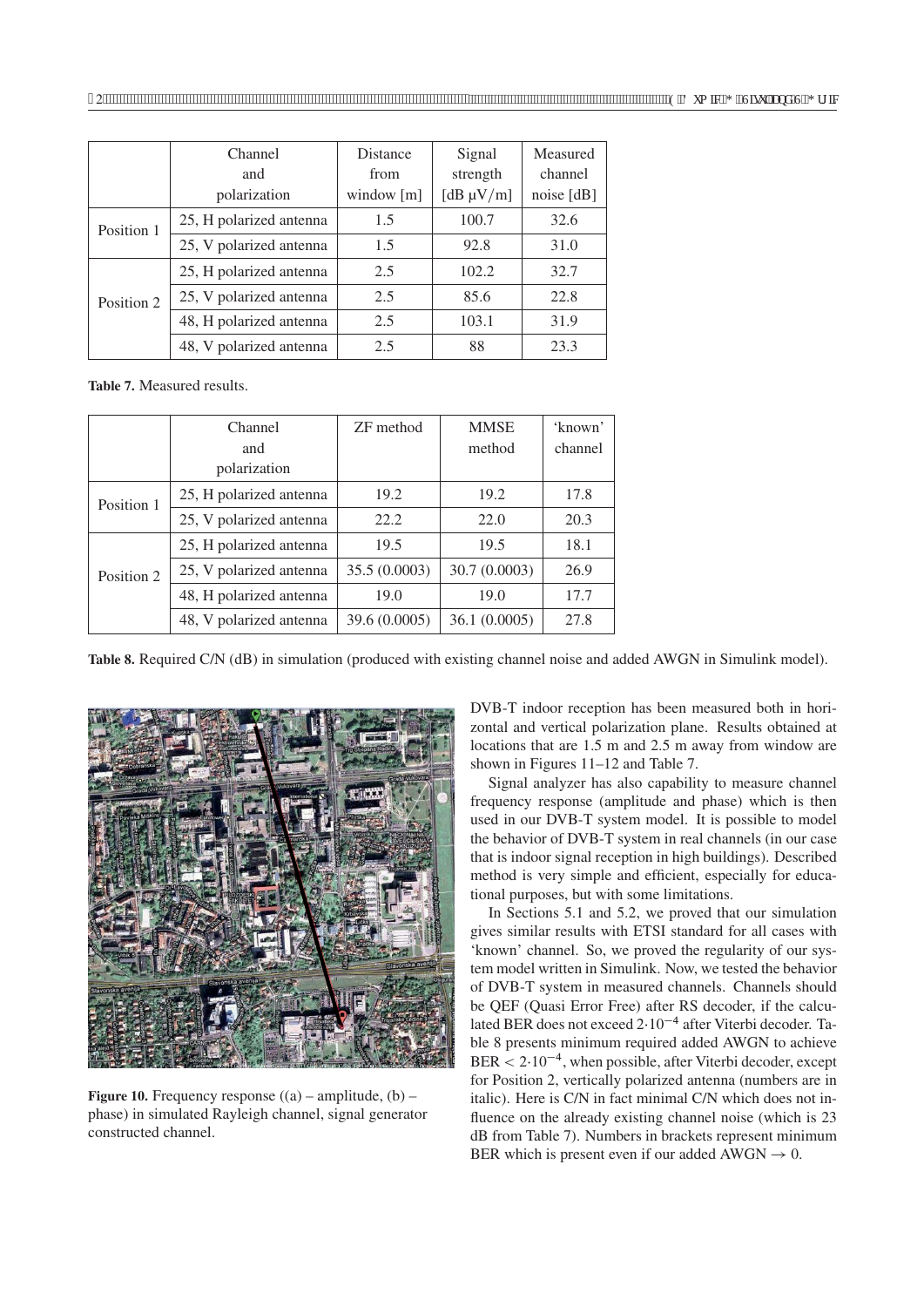

**Figure 11.** Measured distance from transmitter to receiver is  $\approx$  988 m.

#### **5.5 Discussion of the Results**

In Sections 5.2–5.4 we compared several channel types (ETSI Ricean, ETSI Rayleigh and real channels measured in laboratory room in high building) and calculated required C/N to obtain QEF reception. In Ricean and Gaussian channel, our simulation gives similar results with those in ETSI standard. Exception is Rayleigh channel, especially when it was constructed with MXG signal generator and signal creation software. This means that model can be used for other real channel simulations, like the one described in Section 5.4. This was, in fact, calibration process of our Simulink model or first step in evaluation of DVB-T system in real channels. Firstly, MMSE method gives significantly better results when lower C/N values are needed (this means, for more robust modulation schemes) and equal results with higher C/N. This is in accordance with (4) because when  $C/N \rightarrow \infty$  MMSE equalizer becomes identi-



**Figure 12.** Frequency response  $((a)$  – amplitude,  $(b)$  – phase) in real channel UHF 25 (horizontal dipole antenna).

cal to ZF equalizer. In fact, MMSE will be useful only with QPSK and eventually 16-QAM. In section D where we tested real channel, results are the same for ZF and MMSE method. When comparing position 1 and 2, it can be seen that much better results are obtained when we had situation similar like LOS (Line of Sight) in position 1. Here we could reconstruct signal (with BER  $< 2 \cdot 10^{-4}$ ) even with vertically polarized antenna, because of the signal strength. In position 2, only with horizontally polarized antenna we could achieve BER  $< 2 \cdot 10^{-4}$  after Viterbi decoder. Anyway, with vertically polarized antenna again we didn't have errors after RS decoder even with BER  $5 \cdot 10^{-4}$ , which means that even here it is possible to have normal signal reception. When comparing results for 25 and 48 channel,